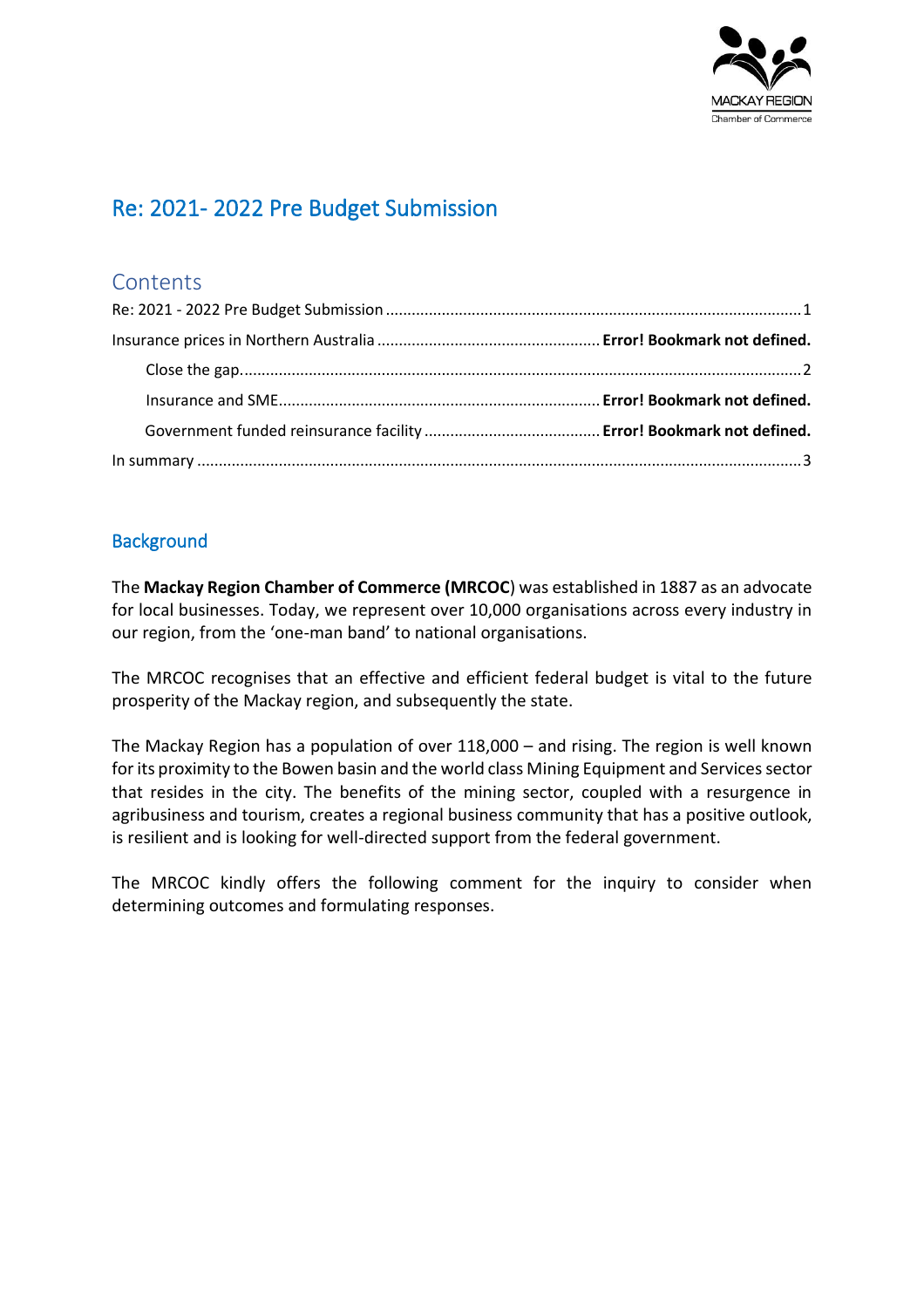

#### Insurance prices in Northern Australia

#### <span id="page-1-0"></span>Close the gap.

In Northern Australia, building and contents insurance premiums; when considered on either a combined or stand-alone basis; well exceeds that of the average of the rest of Australia. As per the report delivered from the Australian Small Business and Family Enterprise Ombudsman, the average home insurance premium rose by 178% in Northern Australia between 2007-08 and 2018-19. This is compared to an increase of 52% across the remainder of Australia. Combined home and contents insurance increased by 122% in Northern Australia compared to 71% across the remainder; and contents premiums increased by 33% in Northern Australia, but decreased by 3% across the remainder.

The average excess levels are also generally higher in North QLD and Northern Western Australia for combined home and contents insurance (\$1,100 for buildings and \$690 for contents). This is compared to \$700 for buildings and \$550 contents across the remainder of Australia.

Although premiums are heavily impacted by risk factors such as cyclone and flood risk, it seems that concentration risk is currently outweighing these when determining the calculated premium. The Northern Australian market is currently dominated by a few key players with a majority of companies choosing not to compete in higher risk markets. This has promoted increased price competitiveness in southern markets which in turn has supported the notable imbalance in premiums across the country.

#### Insurance and SME

It has been reported that some insurance providers have removed access to natural disaster coverage in high risk or remote areas in order to compete in the SME market. Small businesses have reported that property insurance is close to impossible to obtain in regional or remote areas. In other locations/sectors, insurance can be obtained but is grossly expensive and excludes or limits access to natural disaster support. This would mean that the average consumer or small business would not be able to recover from a natural disaster without government assistance.

The rising premiums and reduced/restricted coverage has led to decreased profitability for more than half of Queensland businesses and has reduced investment by an estimated 26.1%. As per a CCIQ conducted survey; *"Two in five businesses have changed insurance companies as a result of rising prices. Of concern, 12.3 per cent of businesses reported that they are underinsured and 4 per cent have discontinued their insurance cover."*

#### Government Funded Reinsurance Facility

The MRCOC support the concept of a Government funded reinsurance facility to promote the lowering of costs associated with cyclone and natural disasters. MRCOC see this as a viable solution to continue to support our local businesses both immediately following the impact of COVID-19, and in the long term.